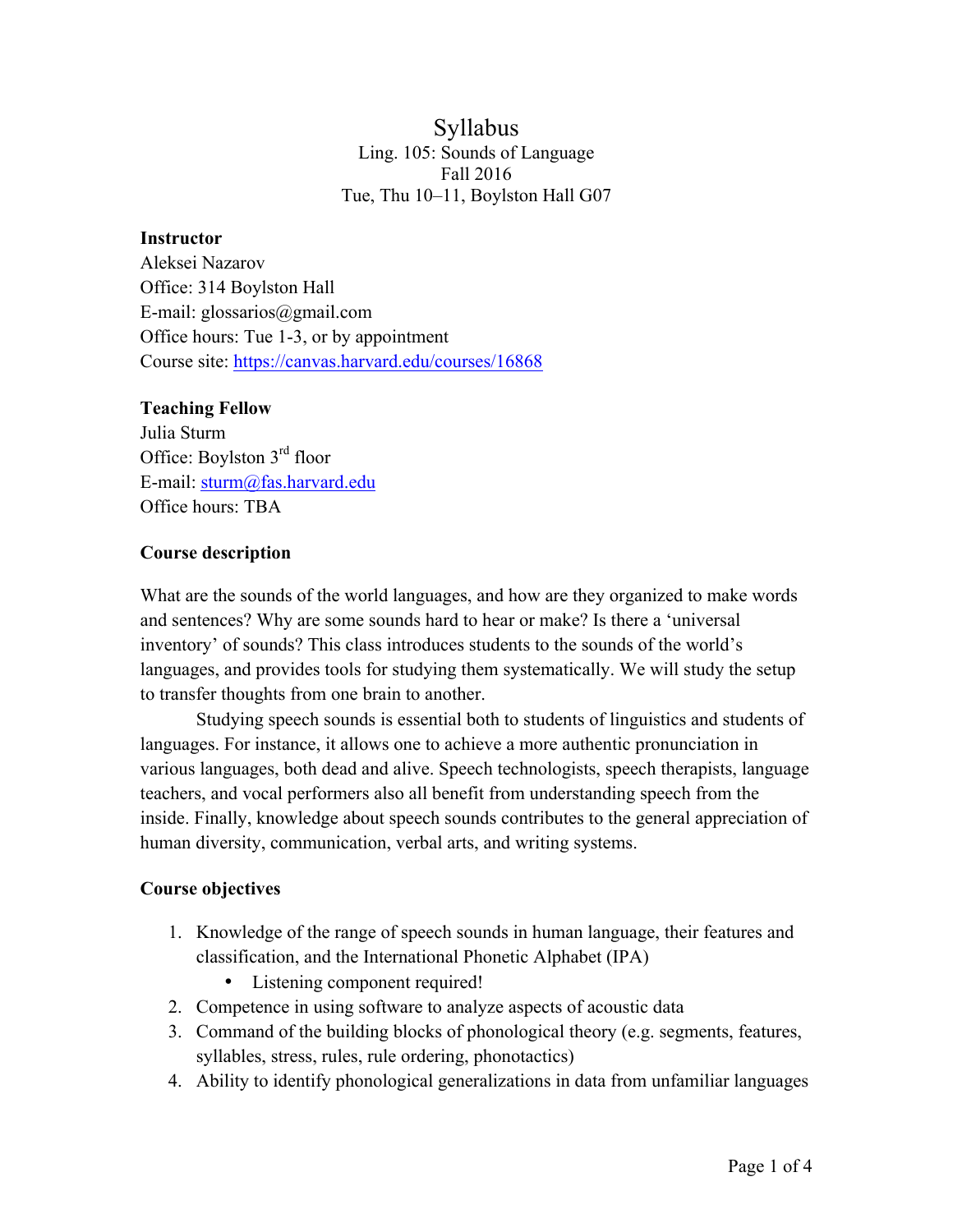### **Required Materials**

In addition to course slides and handouts, two textbooks are required:

- 1. Peter Ladefoged and Keith Johnson, A Course in Phonetics, current  $(6^{th}$  or  $7^{th}$ ) edition (available at the COOP and elsewhere; accompanying CD is optional)
- 2. Bruce Hayes, Introductory Phonology, Wiley-Blackwell, 2009

### **Assessment**

- 1. Assignments (5) 45% total (First four: 8%; Final assignment: 13%)
- 2. Midterm Exam 25%
- 3. Final Exam 30%

## **Course Policies**

Each of the five assignments will be distributed and uploaded at least one week before its due date (usually on a Tuesday cycle). The final assignment has somewhat more weight than the others and is also given somewhat more time to complete.

Assignments are to be turned in at the beginning of the class session in which they are due, and in hard copy. Late assignments will be accepted up until 10am one week after the deadline with a 50% penalty (which may be waived in cases of documented illness or emergency).

Assignments consist of problem sets or short-answer questions. One or two will involve using freely available software to analyze acoustic data. In working on the first four assignments, feel free to consult with your classmates in working on the first four assignments and the first part of the final assignment, though each of these must be written up independently in your own words. The final assignment will involve independent research on a language of your choice.

The midterm will be held in class on October 13. Materials for the midterm will include all that was covered in the first half of the course (phonetics).

The final exam will be cumulative, though weighted towards post-midterm material (e.g. phonological representations and analysis). Both the midterm and final will involve a short listening component (aural identification of sounds or their properties).

### **Academic Integrity**

By taking this course, you agree to abide by the Academic Integrity Policy posted on the course's Canvas site.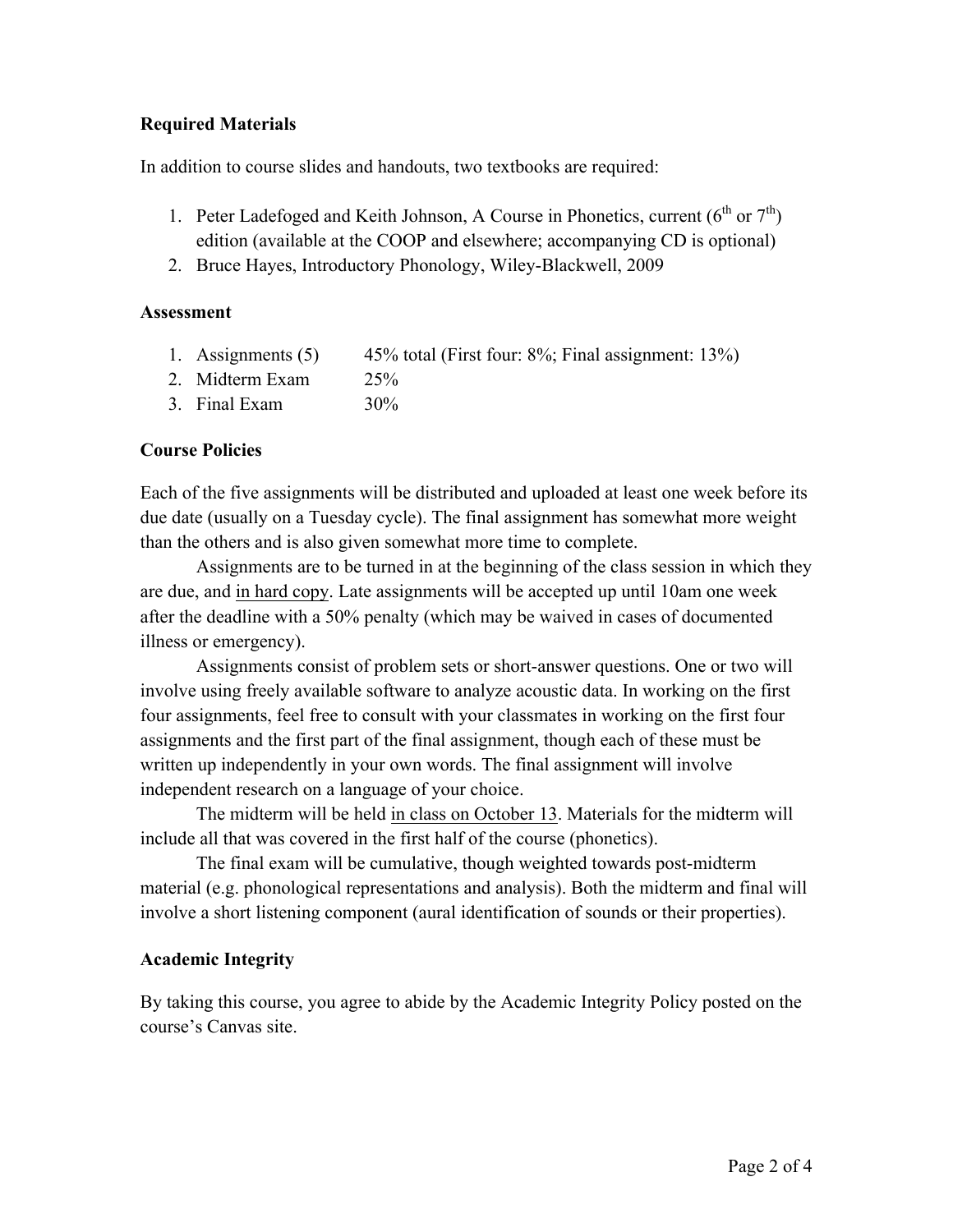## **Accommodations for Students with Disabilities**

Students needing academic adjustments or accommodations because of a documented disability must present their Faculty Letter from the Accessible Education Office (AEO) and speak with the professor by the end of the second week of the term, September 9. Failure to do so may result in the Course Head's inability to respond in a timely manner. All discussions will remain confidential, although Faculty are invited to contact AEO to discuss appropriate implementation.

| Week           | Day    |              | Lecture Theme                                              | Readings/Special<br>Announcements      | Homework   |
|----------------|--------|--------------|------------------------------------------------------------|----------------------------------------|------------|
| 1              | Sep 1  | Thurs        | Introduction: the transmission<br>of speech                | Ladefoged & Johnson<br>(LJ), Chapter 1 |            |
| $\overline{2}$ | Sep 6  | Tues         | Articulation and transcription<br>in IPA                   | LJ, Chapter 2                          |            |
|                | Sep 8  | Thurs        | Consonant articulations in<br>English and across languages | <b>Study Card Day</b><br>LJ, Chapter 3 |            |
| 3              | Sep 13 | Tues         |                                                            | LJ, Chapter 7                          | (HW 1 out) |
|                | Sep 15 | Thurs        | Vowel articulations in<br>English and across languages     | LJ, Chapter 4                          |            |
| $\overline{4}$ | Sep 20 | Tues         |                                                            | LJ, Chapter 9                          | HW 1 due   |
|                | Sep 22 | Thurs        | Acoustics of vowels; acoustic<br>analysis in Praat         | LJ, Chapter 8                          |            |
| 5              | Sep 27 | Tues         |                                                            |                                        | (HW 2 out) |
|                | Sep 29 | <b>Thurs</b> | Vowel dispersion, acoustics<br>of consonants               |                                        |            |
| 6              | Oct 4  | Tues         | Phonation                                                  | LJ, Chapter 6                          | HW 2 due   |
|                | Oct 6  | Thurs        | Clicks                                                     |                                        |            |
| $\overline{7}$ | Oct 11 | Tues         | Phonetics review                                           |                                        |            |
|                | Oct 13 | Thurs        | <b>Midterm</b>                                             |                                        |            |
| 8              | Oct 18 | Tues         | Features and phonemics                                     | Hayes, Chapter 2                       |            |
|                | Oct 20 | <b>Thurs</b> | Features and rules                                         | Hayes, Chapter 4                       |            |

# **Course Calendar** *(subject to change)*